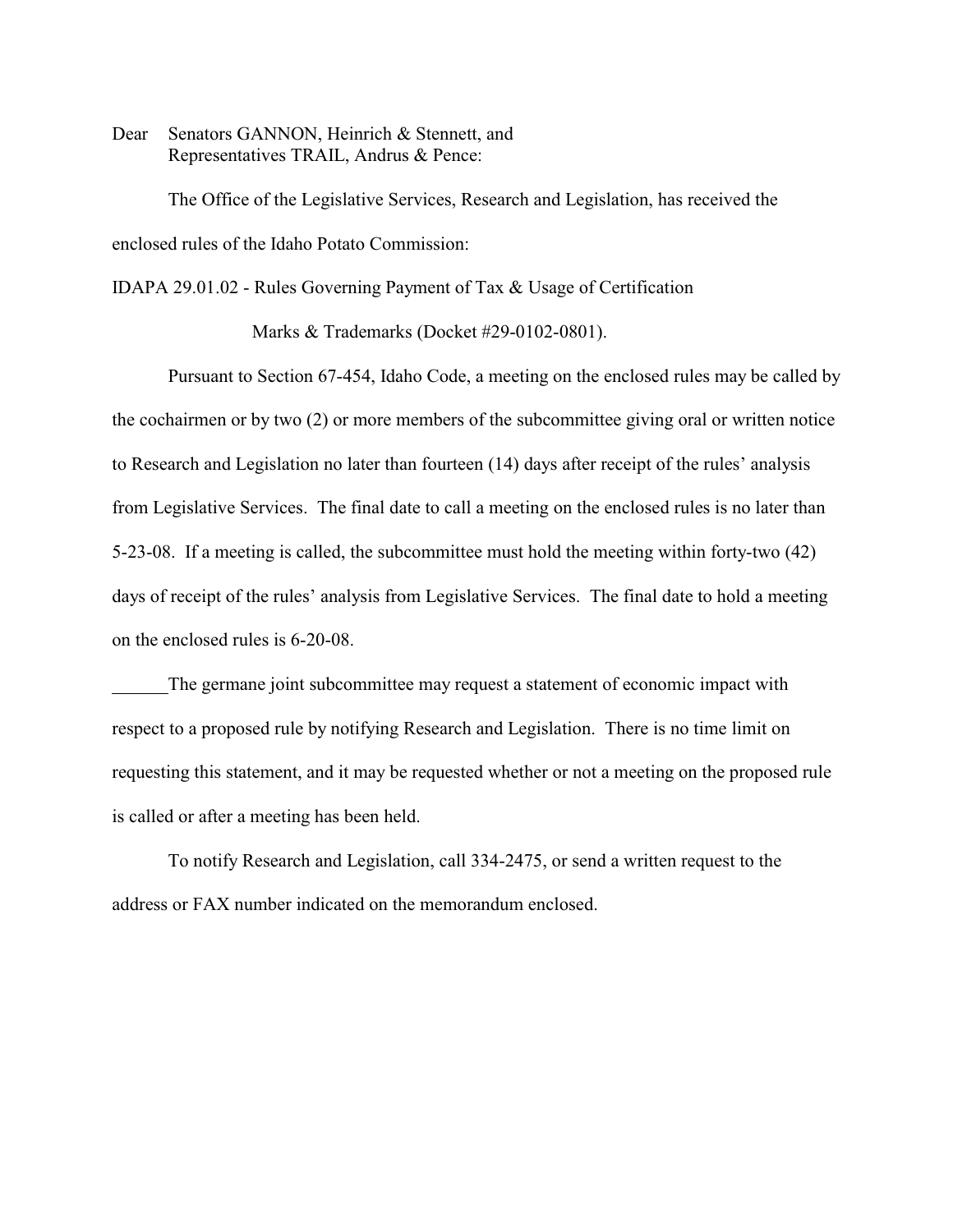# **MEMORANDUM**

| TO:             | Rules Review Subcommittee of the Senate Agricultural Affairs Committee and<br>the House Agricultural Affairs Committee    |
|-----------------|---------------------------------------------------------------------------------------------------------------------------|
| FROM:           | Research & Legislation Analyst - Katharine Gerrity                                                                        |
| DATE:           | May 6, 2008                                                                                                               |
| <b>SUBJECT:</b> | <b>Idaho Potato Commission</b>                                                                                            |
|                 | IDAPA 29.01.02 - Rules Governing Payment of Tax and Usage of Certification<br>Marks and Trademarks (Docket #29-0102-0801) |

The Idaho Potato Commission submits notice of a temporary and proposed rule at IDAPA 29.01.02 - Rules Governing Payment of Tax and Usage of Certification Marks and Trademarks. The Commission notes that the purpose of the rule is to clarify IPC tax calculation and reporting methods. There is a fee increase involved with this rule based on a statutory amendment to the Idaho Code during the 2007 legislative session which authorized an increase in the additional potato tax by \$.05 per hundredweight - making the additional tax an amount up to \$.11 per hundredweight. Following that amendment, the Potato Commission voted to authorize an increase of \$.025. The Commission indicates that it operates on a September 1 to August 31 fiscal year and the temporary rule is necessary to coincide with that fiscal year and avoid confusion within the industry. The temporary rule is scheduled to go into effect on August 1, 2008. The Commission also notes that the rule was developed with input from the industry.

The action appears to be authorized pursuant to Section 22-1207, Idaho Code.

cc: Idaho Potato Commission Patrick Kole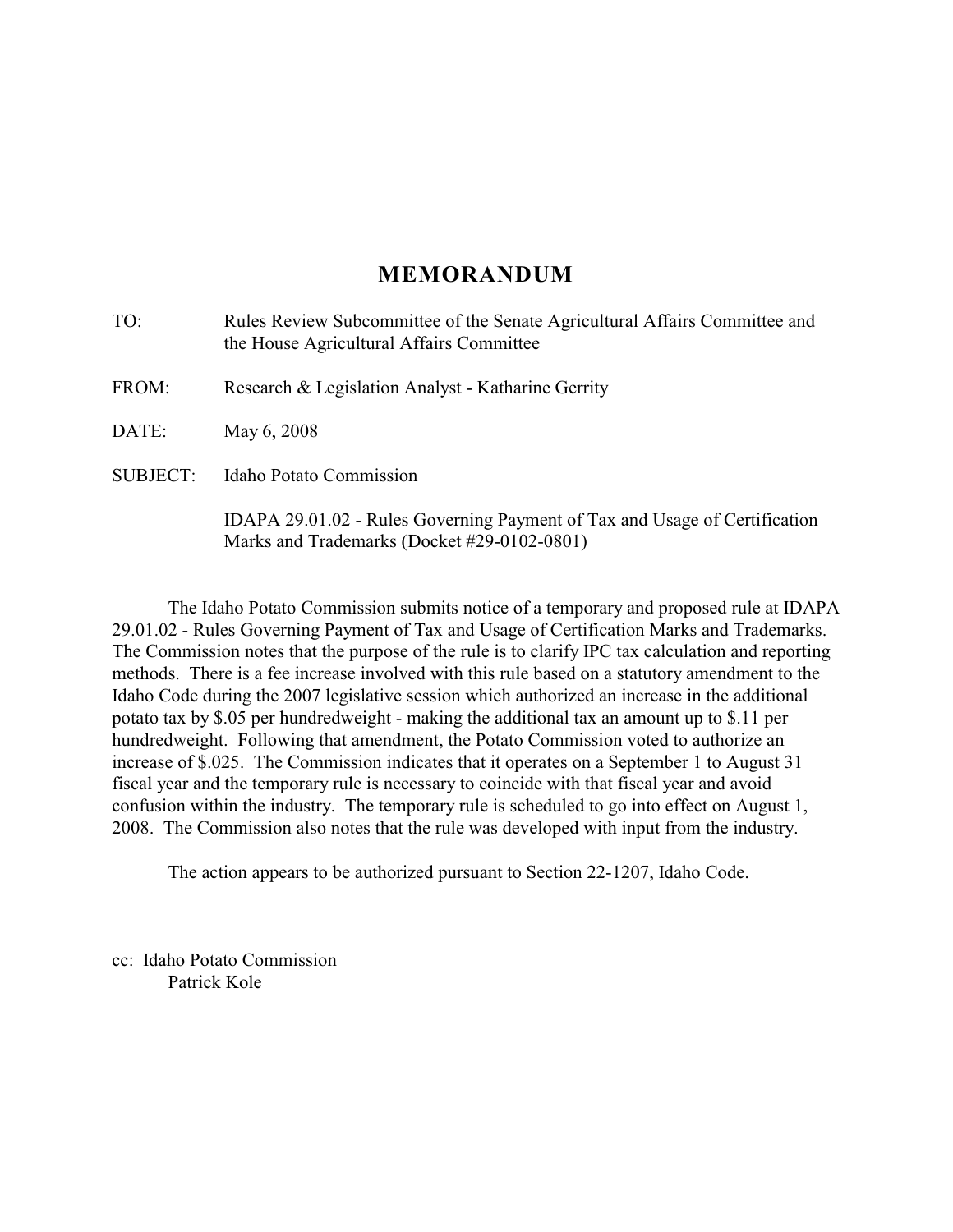## **IDAPA 29 – THE IDAHO POTATO COMMISSION**

## **29.01.02 - RULES GOVERNING PAYMENT OF TAX AND USAGE OF CERTIFICATION MARKS AND TRADEMARKS**

## **DOCKET NO. 29-0102-0801**

## **NOTICE OF RULEMAKING - TEMPORARY AND PROPOSED RULE**

**EFFECTIVE DATE:** The effective date of the temporary rule is August 1, 2008.

**AUTHORITY:** In compliance with Sections 67-5221(1) and 67-5226, Idaho Code, notice is hereby given that this agency has adopted a temporary rule, and proposed rulemaking procedures have been initiated. The action is authorized pursuant to Section 22-1201, et seq., Idaho Code.

**PUBLIC HEARING SCHEDULE:** Public hearing(s) concerning this rulemaking will be scheduled if requested in writing by twenty-five (25) persons, a political subdivision, or an agency, not later than June 18, 2008.

The hearing site(s) will be accessible to persons with disabilities. Requests for accommodation must be made not later than five (5) days prior to the hearing, to the agency address below.

**DESCRIPTIVE SUMMARY:** The following is the required finding and concise statement of its supporting reasons for adopting a temporary rule and a non-technical explanation of the substance and purpose of the proposed rulemaking:

To clarify IPC tax calculation and reporting methods.

**TEMPORARY RULE JUSTIFICATION:** Pursuant to Section(s) 67-5226(1)(a) and (c), Idaho Code, the Governor has found that temporary adoption of the rule is appropriate for the following reasons: It is necessary to protect the public health, safety, or welfare and it confers a benefit by clarifying the tax rate and allowing the tax to be collected more uniformly and without ambiguity.

**FEE SUMMARY:** Pursuant to Section 67-5226(2), the Governor has found that the fee or charge being imposed or increased is justified and necessary to avoid immediate danger and the fee is described herein:

Section 22-1211, Idaho Code was amended by the 2007 Legislature and signed by the Governor to increase the potato tax by \$.05 per hundredweight. Following the review required by statute, the Idaho Potato Commission voted unanimously to authorize an increase of \$.025. As the Idaho Potato Commission operates on a September 1 to August 31 fiscal year, this temporary rule is necessary to coincide with that fiscal year and avoid confusion within the industry.

**FISCAL IMPACT:** The following is a specific description, if applicable, of any negative fiscal impact on the state general fund greater than ten thousand dollars (\$10,000) during the fiscal year: No fiscal impact.

**NEGOTIATED RULEMAKING:** In compliance with ADAPA 04.11.04.811, negotiated rulemaking was not conducted; however, this rule was developed with input from the potato industry which is affected.

**ASSISTANCE ON TECHNICAL QUESTIONS, SUBMISSION OF WRITTEN COMMENTS:** For assistance on technical questions concerning the temporary and proposed rule, contact: Patrick J. Kole, VP Legal and Government Affairs, at (208) 334-2350.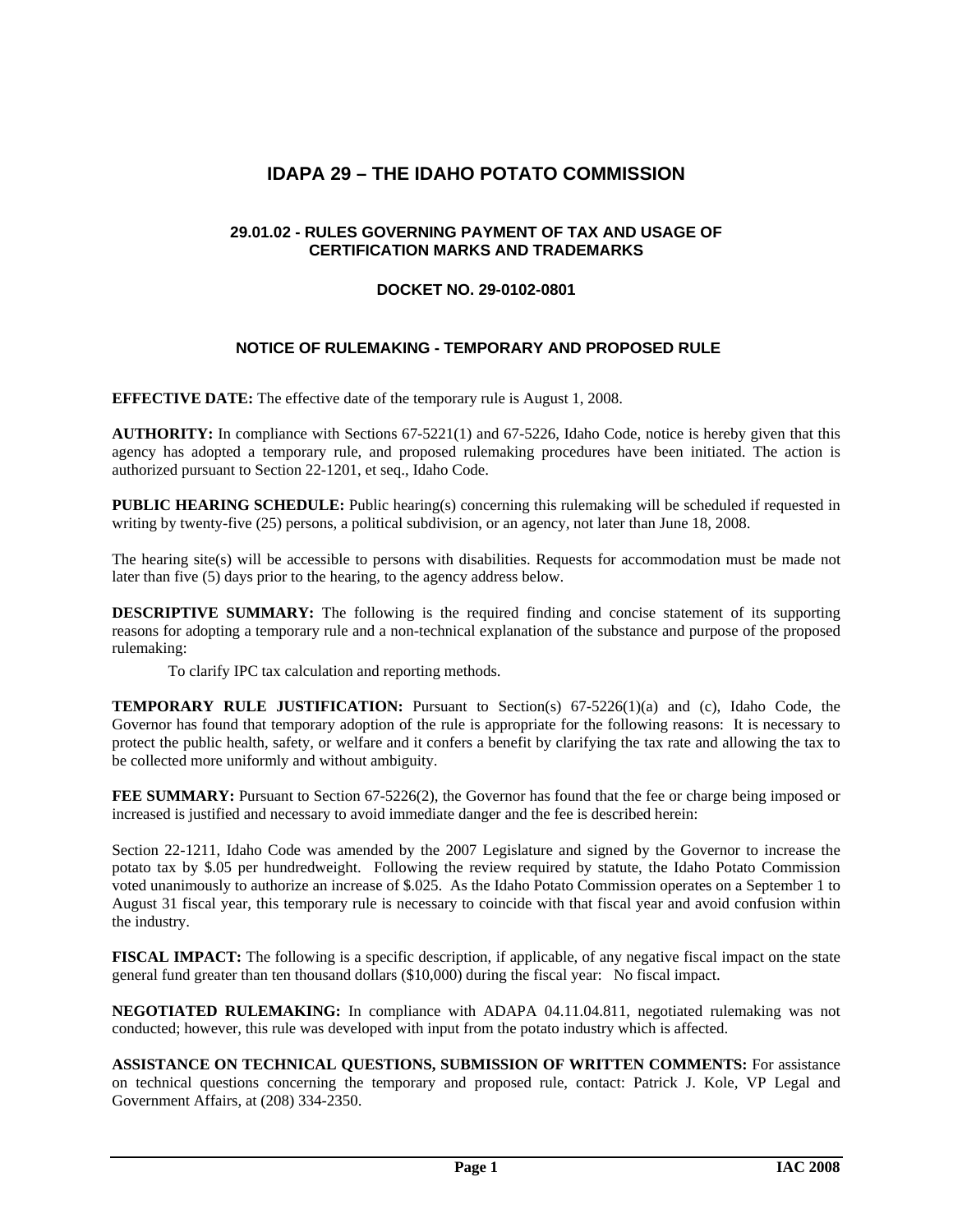Anyone may submit written comments regarding the proposed rulemaking. All written comments must be directed to the undersigned and must be delivered on or before June 25, 2008

DATED this 2<sup>nd</sup> day of May, 2008

*Name:* Patrick J. Kole *Title:* VP Legal and Government Affairs *Agency/Division:* Idaho Potato Commission *Physical Address:* 661 S. Rivershore Lane, Suite 230 *Mailing Address:* PO Box 1670 *City, State and Zip:* Eagle, Idaho, 83616  *Phone, fax:* (208) 334-2350 (208) 334-2274

#### **IDAPA 29 TITLE 01 CHAPTER 02**

## **29.01.02 - RULES GOVERNING PAYMENT OF TAX AND USAGE OF CERTIFICATION MARKS AND TRADEMARKS**

#### *(BREAK IN CONTINUITY OF SECTIONS)*

#### **100. GENERAL.**

 **01. When Idaho Potato Commission Tax Is Due**. The Idaho Potato Commission Tax shall be due on or before the time when such potatoes are first handled in the primary channels of trade and shall be paid not later than the fifteenth day of the month next succeeding the month in which such potatoes were handled in the primary channels of trade. See Section 22-1211, Idaho Code. (3-15-02)

**01.** Potato Tax. All potatoes grown in Idaho, no matter how grown (i.e. by conventional, organic, or other methods) and no matter what variety (i.e. russet, red, yellow, specialty, or other variety) are subject to the potato tax imposed by Section 22-1211, Idaho Code. (8-1-08)T

 **02. Idaho Potato Commission Tax**. There is hereby levied and imposed a tax of four cents (\$0.04) per hundredweight on potatoes covered by this act which tax shall be due on or before the time when such potatoes are first handled in the primary channels of trade and shall be paid not later than the fifteenth day of the month next succeeding the month in which such potatoes were handled in the primary channels of trade. In addition to the four cents (\$0.04) tax herein above provided for there is hereby levied and imposed an additional tax of eleven cents (\$0.11) per hundredweight on potatoes covered by this act; provided, however, said additional tax of eleven cents (\$0.11), or any portion thereof, shall only be due and collectible upon a determination by at least two-thirds (2/3) of the commission members that the anticipated expenditures for the next fiscal year following the year in which the determination is made will exceed the anticipated tax revenues to be collected from the said four cents (\$0.04) tax. Upon such a determination, the commission shall collect the additional eleven cents (\$0.11) tax or such portion thereof as is required by such determination, which shall be collected with, and as, other taxes imposed by this act. The person first selling or otherwise delivering potatoes into primary channels of trade shall be responsible for and make payment of all taxes imposed by this chapter. If such person is the dealer or shipper handling potatoes grown by another, he may charge against and recover from the grower of such potatoes or the person from whom he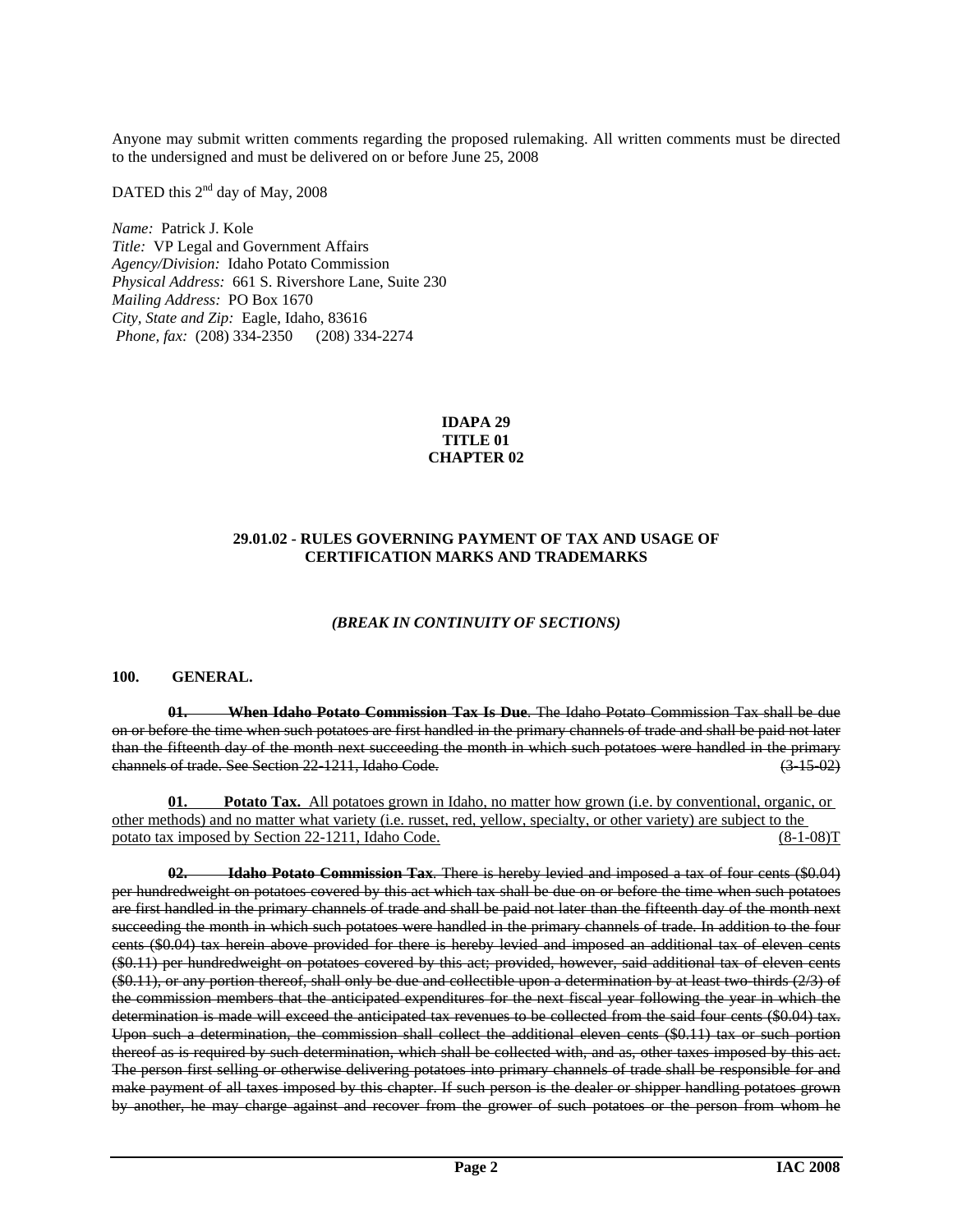**03.02. Definitions - as Used in These Rules**. Section 22-1204, Idaho Code, defines terms used in these rules. As defined in Section 22-1204, and stated below.  $(7.1-93)$  (8-1-08)T

1. The term "commission" means the Idaho potato commission.

 2. The term "person" means individual, partnership, corporation, association, grower and/or any other business unit.

 3. The term "potatoes" means and includes only potatoes sold or intended for human consumption and grown in the state of Idaho.

 4. "Shipment" of potatoes shall be deemed to take place when the potatoes are loaded within the state of Idaho, in a car, bulk, truck or other conveyance in which the potatoes are to be transported for sale or otherwise.

 5. The term "dealer" means and includes any person engaged in the business of buying, receiving, processing, or selling potatoes for profit or remuneration.

 6. The term "shipper" means and includes one who is properly licensed under federal and state laws and actively engaged in the packing and shipping of potatoes in the primary channel of trade in interstate commerce, and who ships more than he produces.

 7. The term "grower" means one who is actively engaged in the production of farm products, primarily potatoes, and who is not engaged in the shipping or processing of potatoes.

 8. Potatoes shall be deemed to be delivered into the primary channel of trade when any such potatoes are sold or delivered for shipment, or delivered for canning and/or processing into by-products.

 9. The term "hundredweight" means each one hundred (100) pound unit or combination of packages making a hundred (100) pound unit of any shipment of potatoes based on invoice and/or bill of lading records.

 10. The term "processor" means a person who is actively engaged in the processing of potatoes for human consumption.

 11. The term "processing" means changing the form of potatoes from the raw or natural state into a product for human consumption.

 12. The term "handler" means and includes any person processing potatoes or handling them in the primary channel of trade. (8-1-08)T

**03. Potato tax base rate and additional tax.** A base tax of four cents (\$0.04) per hundredweight is imposed by statute on all potatoes grown in Idaho. In addition, an additional tax of eleven cents (\$0.11) per hundredweight may be imposed upon a determination by at least two-thirds (2/3) of commission members that the anticipated expenditures for the fiscal year following the year in which the determination is made will exceed the anticipated tax revenues to be collected from the four cents  $(\$0.04)$  base tax rate.  $(8-1-08)T$ 

**04. Potato tax due date and responsible party**. The potato tax is due when potatoes are first handled in the primary channels of trade and must be paid not later than the fifteenth day of the next month. The first person selling or otherwise delivering potatoes into primary channels of trade is responsible for and must pay the full potato tax. However, if the first person is a dealer or shipper handling potatoes grown by another, he may charge back to the person he acquired the potatoes from sixty percent (60%) of the potato tax. The charge back does not reduce the first person's tax liability due to the commission. (8-1-08)T

 **04.05. Growers', Dealers', Handlers', Shippers', Processors' Container Manufacturers' and Outof-State Repackers' Records**. Idaho Potato Commission Tax Returns Report Forms - Audits - Inspections.

 $(3-26-08)$   $(8-1-08)$ T

**a.** Every dealer or handler including out-of-state repackers shall keep a complete and accurate record of all potatoes handled by him in the primary channels of trade. Such record shall be in such form as the Commission's Executive Director, duly authorized agent, representative or employee shall prescribe.

 $(3-26-08)$   $(8-1-08)$ T

**b.** In addition to such other information that the Executive Director, duly authorized agent, representative or employee requires, each grower, dealer, handler, shipper, processor, container manufacturer, and out-of-state repacker shall keep records that segregates purchases and sales of Idaho® potatoes by calendar month; records of inventories of Idaho® potatoes by calendar month; and records of inventories of containers bearing the registered Certification Marks of the Commission by calendar month. Such records shall be preserved for a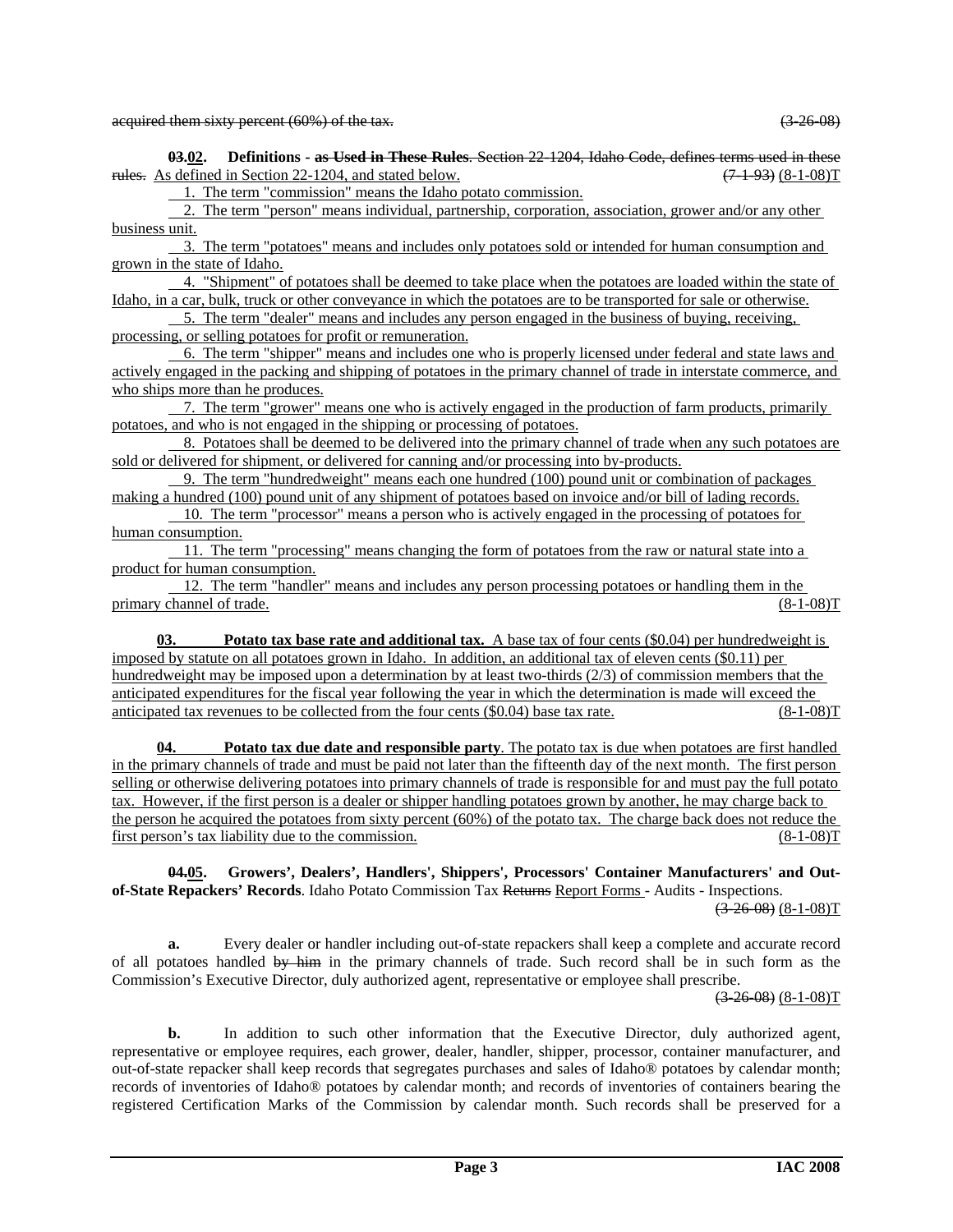minimum period of two years and shall be open to inspection at any time upon written or oral request or demand by the Commission or its duly authorized agents, representatives, or employees.  $(3-26-08) (8-1-08)T$ 

**c.** The Commission's duly authorized agent, representative or employee may enter upon the premises of any grower, dealer, handler, out-of-state repacker, container manufacturer, processor or any other license agreement holder of Idaho® potatoes and examine or cause to be examined any books, papers, records, ledgers, purchase journals, sales journals, electronically and/or magnetically recorded data, computers and computer records or memoranda bearing upon the amount of taxes payable or the correct usage of any Idaho Trade or Certification Mark, and to secure any other information directly or indirectly concerned with the enforcement of Chapter 12, Title 22, Idaho Code, all rules adopted pursuant thereto and all licensing agreements entered into with the Commission. The Commission's duly authorized agents, representatives or employees may also inspect and take samples of any potatoes, potato products or containers from the premises used by a grower, dealer, handler, shipper, processor, container manufacturer, or out-of-state repacker. Regular audits shall be routinely performed by the Commission or its duly authorized agents, representatives, or employees to assure adherence with these rules. In addition, compliance audits may take place at any time. For further requirements see Section 22-1212, Idaho Code. (3-26-08)

**05.06.** Calculation of Tax Due. **a.** All first handlers of Idaho<sup>®</sup> Grown Potatoes shall pay the total tax due on all potatoes handled by them on a net weight basis, except as provided in Rule 100.05.b. Net weight shall be determined by subtracting from the gross scale weight the tare for dirt, rock, and other foreign material only-, and Net weight shall then be multiplied by ninety percent (90%) which provides for a ten percent (10%) allowance for those potatoes that are unusable not used for human consumption. The amount of tax due is the tax rate currently imposed pursuant to Rule 100.023 multiplied by the net hundredweight (cwt) calculated above. The following diagram illustrates the manner in which the formula is to be applied:  $(3\quad15.02)$   $(8-1-08)$ T

|                       | Tare                                                                                                                       | 90%                                                                                                      |   | <b>CWT</b>                               |
|-----------------------|----------------------------------------------------------------------------------------------------------------------------|----------------------------------------------------------------------------------------------------------|---|------------------------------------------|
| Gross Scale<br>Weight | (Dirt, rock and other-<br><b>Less</b><br>$for a$ ion materials $\bigcap \overline{M}$<br><del>MURIER MARTINO VI 12 F</del> | (Allowance for potatoes unfit<br>x<br>$for concomption$ is $10\%)$<br><del>roi consumption is 1070</del> | = | (Upon which<br>TAV is DHE<br>17XX 15 DUE |

|        | Gross Scale Weight                                                                |
|--------|-----------------------------------------------------------------------------------|
| (Less) | - Dirt, rock, other foreign material, and potatoes not used for human consumption |
|        | (Equals) $=$ Net CWT (Hundredweight) upon which TAX is DUE                        |
|        | (Times) X Tax Rate                                                                |
|        | $(Equals) = TAX AMOUNT DUE$                                                       |

 $(7-1-93)$   $(8-1-08)$ T

**b.** Any first handler of Idaho® Grown Potatoes who does not have reasonable access to a scale to calculate the tax due on a net weight basis, may make application to the Commission's Executive Director for permission to use the following alternate procedure: (7.1.93)

Fresh Shipped Potatoes. On all Idaho® potatoes shipped fresh, a permitted handler shall pay the full Idaho Potato Commission Tax on all fresh shipments which meet State Grade Standards or Federal Fresh Market Standards whether sold interstate or intrastate. (3-15-02)

 ii. Fresh Potatoes Not Meeting Grades. A ten percent (10%) discount per hundredweight shall be allowed on all intrastate shipments of fresh potatoes not meeting State Grade Standards or Federal Fresh Market Standards, such as culls or processing grade potatoes sold to processors, after tare is taken for dirt and foreign material only, to allow for that portion which is unusable for human consumption. Statements showing Idaho Potato Commission Tax liability shall be mailed to fresh shippers each month, and payment of Idaho Potato Commission Tax due to be made within thirty days of receipt of statement. This rule is not to be construed as authorizing any shipments of potatoes contrary to Section 22-901, Idaho Code. (3-15-02)

 **06.07 Tax Reports to Be Made by Growers, Dealers, Handlers, Shippers and Processors**. A report